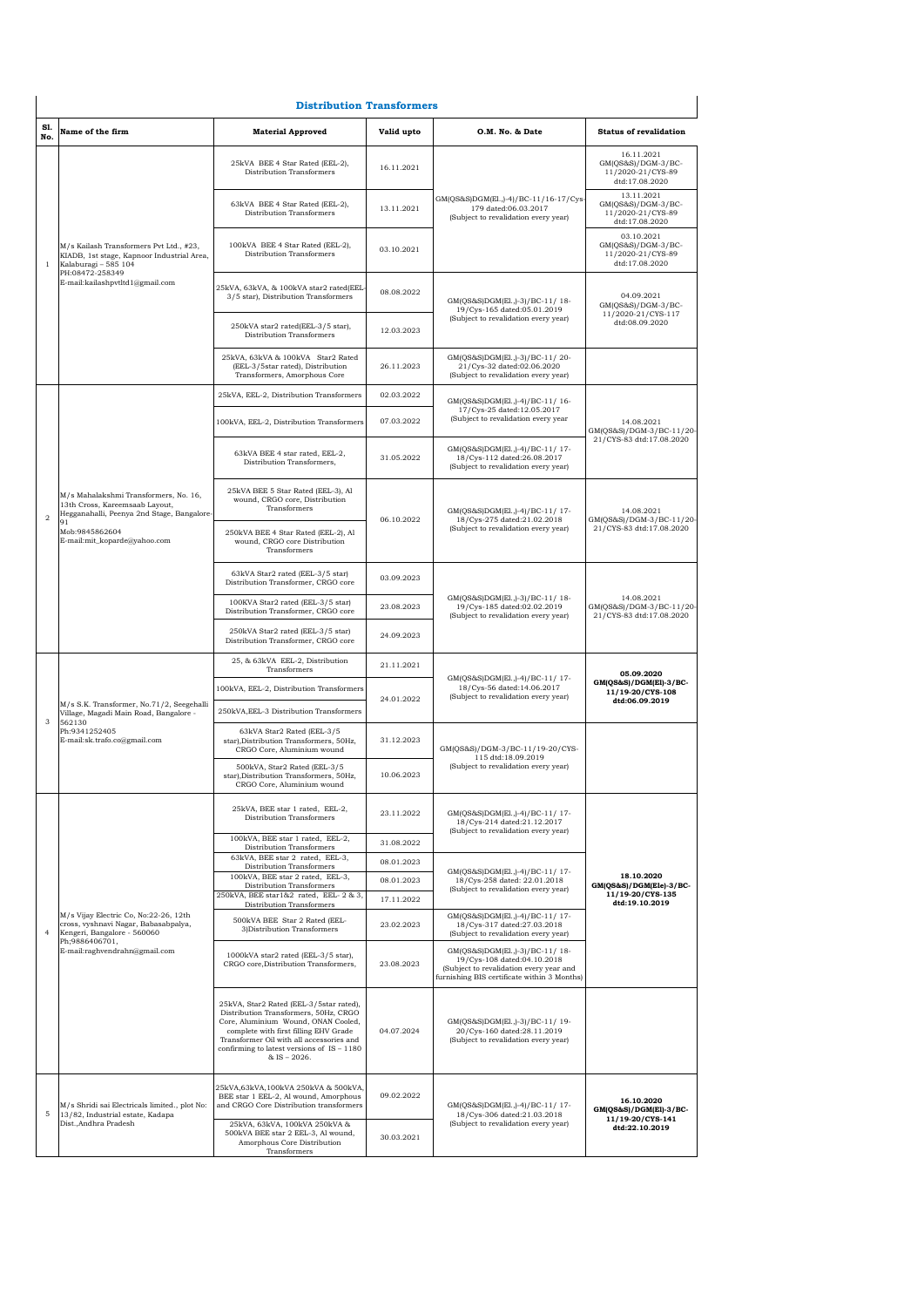| 6                   | M/s Raikar Electric Company,<br>No:20, Raghavendra Industrial Estate,<br>Thigalarpalya Main Road, Near peenya 2nd<br>stage,<br>Bangalore - 560058.<br>Ph No: 9845169654, 9535256093.                        | 25kVA, 63kVA & 100kVA BEE star 1 rated<br>EEL-2 Distribution Transformers                                                           | 20.03.2023 | GM(QS&S)DGM(El.,)-4)/BC-11/17-<br>18/Cys-315 dated:27.03.2018<br>(Subject to revalidation every year)       | 12.05.2021<br>GM(QS&S)/DGM-3/BC-11/20-<br>21/CYS-14 dtd:12.05.2020                      |
|---------------------|-------------------------------------------------------------------------------------------------------------------------------------------------------------------------------------------------------------|-------------------------------------------------------------------------------------------------------------------------------------|------------|-------------------------------------------------------------------------------------------------------------|-----------------------------------------------------------------------------------------|
|                     | E-mail:raikar.blr2000@gmail.com                                                                                                                                                                             | 63kVA, 100kVA, 250kVA & 500kVA Star2<br>Rated(EEL-3/5star rated), Distribution<br>Transformers, 50Hz, CRGO core,<br>Aluminium Wound | 19.12.2021 | GM(QS&S)/DGM-3/BC-11/20-21/CYS-<br>192 dtd:21.12.2020                                                       |                                                                                         |
|                     | M/s Vijay Electricals, No: 9, Byraveshwara<br>Industrial Estate, Andrahalli Main Road,<br>Near Peenya 2nd Stage, Bangalore-560091                                                                           | 100kVA & 500kVA star2 rated (EEL-<br>3/5star) Distribution Transformer                                                              | 04.09.2023 | GM(QS&S)DGM(El.,)-3)/BC-11/18-<br>19/Cys-214 dated:20.03.2019<br>(Subject to revalidation every year)       |                                                                                         |
|                     |                                                                                                                                                                                                             | 25kVA star1 rated (EEL-2/4 star), CRGO<br>core, Distribution Transformers,                                                          | 13.04.2022 |                                                                                                             |                                                                                         |
|                     |                                                                                                                                                                                                             | 63kVA star1 rated (EEL-2/4 star), CRGO<br>core, Distribution Transformers                                                           | 30.04.2022 |                                                                                                             |                                                                                         |
| $\scriptstyle\rm 7$ | Mob: 9035620230,9986395630<br>Email: v-electricals@yahoo.in/<br>marketing@vetransformers.com.                                                                                                               | 250kVA star1 rated (EEL-2/4 star), CRGO<br>core, Distribution Transformers,                                                         | 07.05.2022 | GM(QS&S)DGM(El.,)-3)/BC-11/18-                                                                              | 29.06.2021<br>GM(QS&S)DGM(El.,)-3)/BC-                                                  |
|                     |                                                                                                                                                                                                             | 25kVA star2 rated (EEL-3/5 star), CRGO<br>core, Distribution Transformers                                                           | 13.04.2022 | 19/Cys-89 dated:08.08.2018<br>(Subject to revalidation every year)                                          | 11/20-21/Cys-58<br>dated:10.07.2020                                                     |
|                     |                                                                                                                                                                                                             | 63kVA star2 rated (EEL-3/5 star), CRGO<br>core, Distribution Transformers                                                           | 30.04.2022 |                                                                                                             |                                                                                         |
|                     |                                                                                                                                                                                                             | 250kVA star2 rated (EEL-3/5 star),<br>CRGO core, Distribution Transformers                                                          | 07.05.2022 |                                                                                                             |                                                                                         |
|                     | M/s Perfect Electricals,<br>Plot No: 152,<br>Sompura 1st stage, KIADB,                                                                                                                                      | 25kVA star1 rated (EEL-2/4 star),<br>Distribution Transformers                                                                      | 03.09.2023 | GM(QS&S)DGM(El.,)-3)/BC-11/18-<br>19/Cys-164 dated:01.01.2019                                               | 06.03.2021<br>$GM(QS&S)DGM(E1.,-3)/BC-$                                                 |
| 8                   | Near Dabaspete,<br>Nelamangala Taluk,                                                                                                                                                                       | 63kVA & 100kVA star1 rated(EEL-2/4<br>star), Distribution Transformers                                                              | 05.11.2023 | (Subject to revalidation every year)                                                                        | 11/ 19-20/Cys-220<br>dated:10.03.2020                                                   |
|                     | Bangalore - 562111.<br>Ph No:9845062309.<br>E-mail: perfectswamy@yahoo.com                                                                                                                                  | 500kVA Star2 Rated(EEL-3/5star rated),<br>Distribution Transformers, 50Hz, CRGO<br>Core, Aluminium Wound                            | 26.12.2024 | GM(QS&S)DGM(El.,)-3)/BC-11/ 19-20<br>/Cys-221 dated:10.03.2020                                              |                                                                                         |
|                     | M/s Primetech Transformers, Kuthanur<br>Village, Calicut Road, Gundulpet Taluk,<br>Gundlupet - 5711111, Chamarajnagar<br>(Ph No:9242783800)<br>(E-mail:roopacorporation@yahoo.com)                          | 25kVA & 63kVA star1 rated (EEL-2/4<br>star), CRGO Core Distribution<br>Transformers                                                 | 14.08.2023 |                                                                                                             | 16.04.2021                                                                              |
| $\overline{9}$      |                                                                                                                                                                                                             | 100kVA star1 rated(EEL-2/4 star), CRGO<br>core Distribution Transformers                                                            | 06.03.2023 | GM(QS&S)DGM(El.,)-3)/BC-11/18-<br>19/Cys-173 dated:19.01.2019                                               | GM(QS&S)DGM(El.,)-3)/BC-<br>11/20-21/Cys-27<br>dated:29.05.2020                         |
| 10                  | M/s Vijay Power control systems, B-65 & P-<br>16, 3 <sup>rd</sup> cross, 3 <sup>rd</sup> stage Peenya industrial<br>Estate, Bangalore-560 058<br>Ph:info@vijaytransformers.com                              | 63kVA, 100kVA & 250kVA star2 rated<br>(EEL-3/5star rated), Distribution<br>Transformers, CRGO Core                                  | 16.08.2023 | GM(QS&S)DGM(El.,)-3)/BC-11/18-<br>19/Cys-189 dated:11.02.2019                                               |                                                                                         |
|                     |                                                                                                                                                                                                             | 500kVA star2 rated (EEL-3/5star<br>rated), Distribution Transformers, CRGO<br>Core,                                                 | 20.12.2023 | (Subject to revalidation every year)                                                                        |                                                                                         |
|                     | M/s Macro Power Controls., No: 24, 2nd<br>cross, Kadabagere cross, Magadi Main<br>Road, Behind SBM, Bangalore- 560091<br>Mob No:<br>8792708263 / 8792708264 &<br>8792708267                                 | 25kVA BEE Star1 Rated (EEL-<br>2/4star), Distribution Transformers                                                                  | 10.06.2022 |                                                                                                             |                                                                                         |
| 11                  |                                                                                                                                                                                                             | 63kVA BEE Star1 Rated (EEL-<br>2/4star), Distribution Transformers                                                                  | 28.09.2023 | GM(QS&S)DGM(El.,)-3)/BC-11/18-                                                                              |                                                                                         |
|                     |                                                                                                                                                                                                             | 100kVA BEE Star1 Rated (EEL-<br>2/4star), Distribution Transformers                                                                 | 25.09.2023 | 19/Cys-181 dated:21.01.2019                                                                                 |                                                                                         |
| 12                  | M/s Maruthi Electrical & Engineering<br>Works, Plot No:5, Near Jnana Bharathi<br>School, Holalkere Road, Chitradurga -<br>577501<br>Contact No: 8277291999/9448169800<br>E-mail: meewtransformers@gmail.com | 25kVA, 63kVA, and 100kVA BEE star1<br>rated(4star/EEL-2) Distribution<br>Transformers, CRGO Core                                    | 23.04.2023 | GM(QS&S)DGM(El.,)-3)/BC-11/18-<br>19/Cys-191 dated:12.02.2019<br>(Subject to revalidation every year)       |                                                                                         |
| 13                  | M/s Vignesh Vidyuth controls,<br>No. 55, 17th Cross (Old 30th Cross).<br>Doddanna Industrial Estate,<br>Peenya 2nd Stage, Bangalore-91<br>Contact No: 9845134612/9886634612                                 | 25kVA, BEE star1 rated (4star/EEL-2)<br>Distribution Transformers, 50Hz, CRGO<br>Core                                               | 05.11.2023 | GM(QS&S)DGM(El.,)-3)/BC-11/18-<br>19/Cys-205 dated:05.03.2019<br>(Subject to revalidation every year)       |                                                                                         |
|                     | E-mail: vigneshvidyuth@rediffmail.com                                                                                                                                                                       | 250kVA & 500kVA, Star2 Rated (EEL-<br>3/5star rated), Distribution Transformers,<br>50Hz, CRGO Core, Aluminium Wound                | 09.07.2025 | GM(QS&S)DGM(El.,)-3)/BC-11/20-<br>21/Cys-164 dated:09.11.2020<br>(Subject to revalidation once in 2 yeras)  |                                                                                         |
| 14                  | M/s Viji Power Transformers Pvt Ltd., Sy                                                                                                                                                                    | 100kVA 250kVA & 500kVA star2 rated<br>(EEL-3/5star) Distribution Transformers,<br>50Hz, CRGO Core,                                  |            | GM(QS&S)DGM(El.,)-3)/BC-11/19-                                                                              |                                                                                         |
|                     | No. 137/3, Dasanapura Hobli, Magadi<br>main road, Kadabagere post, Bangalore-<br>562130<br>(Ph No: 9900111089)<br>(E-mail: vijitechdinakar10@yahoo.co.in,                                                   | 100kVA star2 rated(EEL-3/5<br>star)Distribution Transformers, 50Hz,<br>Amorphous Core                                               | 10.12.2023 | 20/Cys-47 dated:15.06.2019<br>(Subject to revalidation every year)                                          |                                                                                         |
|                     | md@vijigroup.com).                                                                                                                                                                                          | 25kVA, 63kVA, 100kVA& 250kVA, Star1<br>Rated (EEL-2), CRGO core, Distribution<br>Transformers.                                      | 28.03.2022 | BESCOM/GM(QS&S)DGM(El.,)-4)/BC-<br>11/16-17/Cys-20 dated:04.05.2017<br>(Subject to revalidation every year) | 16.04.2021<br>BESCOM/GM(QS&S)DGM<br>(El., )-3) / BC-11/20-21/Cys-08<br>dated:20.04.2020 |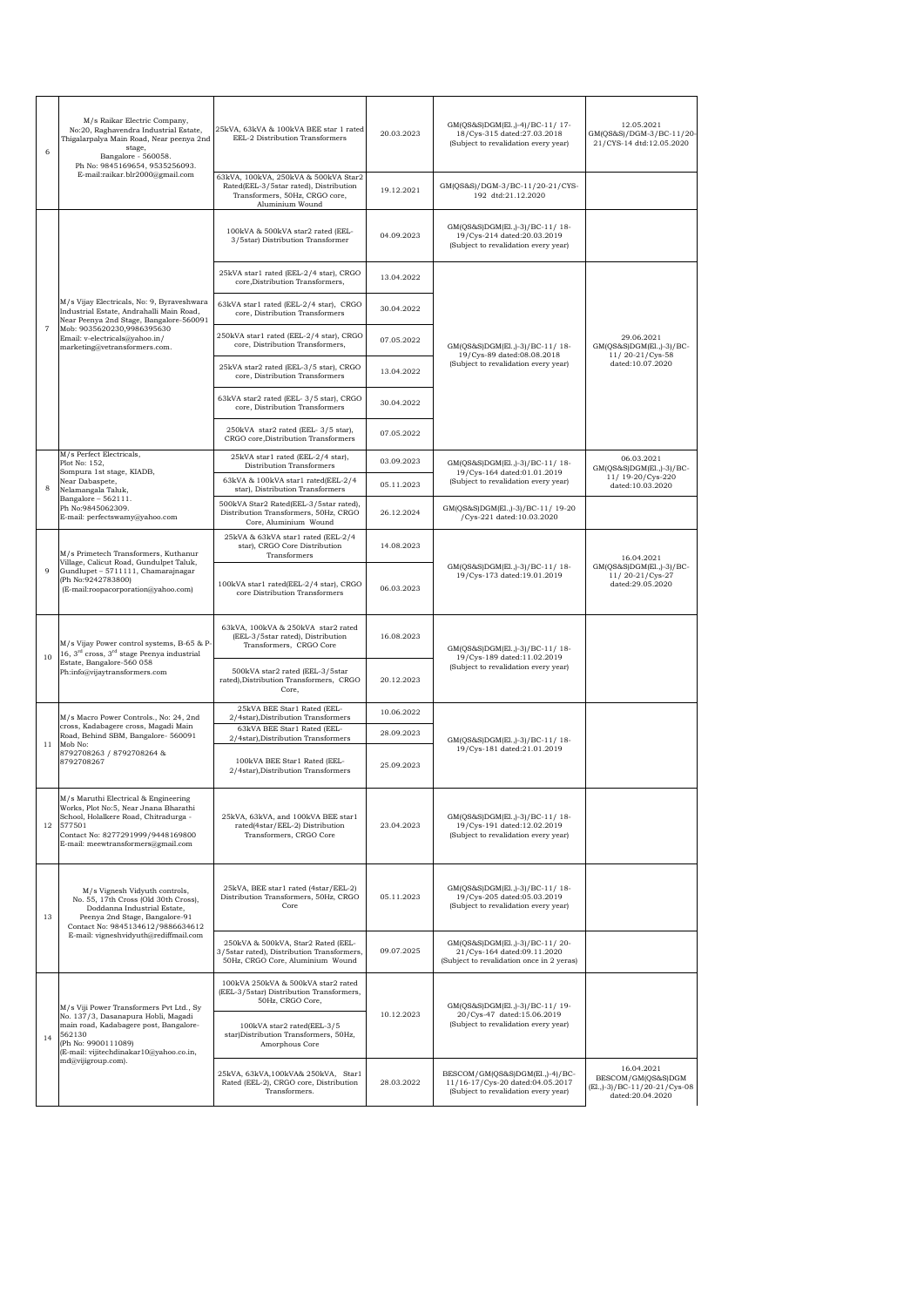| 15 | M/s National Transcare<br>Sy No:17/4, Opp Agriculture University,<br>Lingasugur Road,<br>Raichur - 584101<br>Contact No:9845244968/7795228032<br>E-mail:ntcrcr@rediffmail.com<br>ntcrcr@yahoo.com                                                                | 25kVA, star1 rated (EEL-2/4star)<br>Distribution Transformers, CRGO Core<br>63kVA, star1 rated (EEL-2/4star)                    | 12.11.2023 | GM(QS&S)DGM(El.,)-3)/BC-11/19-<br>20/Cys-48 dated:18.06.2019<br>(Subject to revalidation every year)  |                                        |
|----|------------------------------------------------------------------------------------------------------------------------------------------------------------------------------------------------------------------------------------------------------------------|---------------------------------------------------------------------------------------------------------------------------------|------------|-------------------------------------------------------------------------------------------------------|----------------------------------------|
|    |                                                                                                                                                                                                                                                                  | Distribution Transformers, CRGO Core<br>100kVA, star1 rated (EEL-2/4star)                                                       | 05.07.2023 |                                                                                                       |                                        |
|    |                                                                                                                                                                                                                                                                  | Distribution Transformers, CRGO Core<br>100kVA star2 rated (EEL-3/5star rated),                                                 |            |                                                                                                       |                                        |
|    | M/s V.T. Switchgears and Transformers,<br>No:33, 3rd Phase,                                                                                                                                                                                                      | Distribution Transformers, 50Hz, CRGO<br>Core                                                                                   | 30.11.2023 |                                                                                                       |                                        |
| 16 | 4th Main, Peenya Industrial Area,<br>Bangalore - 560058<br>Ph no:91-80-28392235/35,<br>9844028978, 9986523600<br>E-mail:vtsbg@gmail.com, city@vtst.in                                                                                                            | 250kVA star2 rated (EEL-3/5star rated),<br>Distribution Transformers, 50Hz, CRGO<br>Core                                        |            | GM(QS&S)DGM(El.,)-3)/BC-11/ 19-<br>20/Cys-51 dated:21.06.2019<br>(Subject to revalidation every year) |                                        |
|    |                                                                                                                                                                                                                                                                  | 500kVA star2 rated (EEL-3/5star rated),<br>Distribution Transformers, 50Hz, CRGO<br>Core                                        | 14.03.2024 |                                                                                                       |                                        |
|    |                                                                                                                                                                                                                                                                  | 25kVA Star1/Star2 Rated (EEL-2/EEL-3),<br>Distribution Transformers, 50Hz, CRGO<br>Core                                         |            |                                                                                                       |                                        |
|    | M/s Chetan Electric Private Limited,<br>No:32-B, Veerasandra, KIADB Industrial<br>Area, Anekal Taluk, Electronic City Post,                                                                                                                                      | 63kVA Star1/Star2 Rated (EEL-2/EEL-3),<br>Distribution Transformers, 50Hz, CRGO<br>Core                                         | 08.06.2024 |                                                                                                       |                                        |
| 17 | Bangalore - 560100<br>Mob:080-25536439                                                                                                                                                                                                                           | 100kVA Star1/Star2 Rated (EEL-2/EEL-3)<br>Distribution Transformers, 50Hz, CRGO                                                 |            | GM(QS&S)DGM(El.,)-3)/BC-11/ 19-<br>20/Cys-52 dated:21.06.2019                                         |                                        |
|    | Email:chetanelectric@hotmail.com,<br>chetanelectric@yahoo.com &<br>chetanelectric10@gmail.com                                                                                                                                                                    | Core<br>250kVA Star1/Star2 Rated (EEL-2/EEL-<br>3), Distribution Transformers, 50Hz,<br>CRGO Core                               | 29.05.2024 | (Subject to revalidation every year)                                                                  |                                        |
|    |                                                                                                                                                                                                                                                                  | 500kVA Star1/Star2 Rated (EEL-2/EEL-<br>3), Distribution Transformers, 50Hz,<br>CRGO Core                                       | 04.03.2024 |                                                                                                       |                                        |
| 18 | M/s Cauvery Power Control,<br>Sy No: 31/2, Chennaih Badavane,<br>Annibesent School Road,<br>Gollarahatti, Magadi Main Road,<br>Vishwaneedam Post,<br>Bangalore - 560091<br>Contact No:9880922686/9741122686<br>E-mail:cauverypower@gmail.com                     | 25kVA/63kVA/100kVA, Star1 Rated (EEL<br>2/4 star), Distribution Transformers                                                    | 24.12.2023 | GM(QS&S)DGM(El.,)-3)/BC-11/19-<br>20/Cys-58 dated:06.07.2019                                          |                                        |
|    |                                                                                                                                                                                                                                                                  | 63kVA/100kVA, Star2 Rated (EEL-3/5<br>star), Distribution Transformers,                                                         | 24.12.2023 | (Subject to revalidation every year)                                                                  |                                        |
| 19 | M/s Venkat Switchgears,<br>No:150, 10th Main, 3rd Phase,<br>Peenya Industrial Area,<br>Bangalore - 560058<br>(Ph No:080 23722274)<br>(E-mail:<br>lakshmipathiad @venkatswitchgears.com)                                                                          | 250kVA, Star2 Rated(EEL-3/5star rated),<br>Distribution Transformers                                                            | 01.04.2024 | GM(QS&S)DGM(El.,)-3)/BC-11/19-<br>20/Cys-62 dated:10.07.2019<br>(Subject to revalidation every year)  |                                        |
| 20 | M/s EL-TRA Equipment Company(I) Pvt<br>Ltd, 11th Mile, NH-4, Old Madras Road,<br>Avalahalli, Virognagar P.O, Bangalore-<br>560049<br>(Ph No:080 28472790/28472229)<br>(E-mail:<br>Eltra5@rediffmail.com,<br>eltra2012@gmail.com)                                 | 100kVA Star2 Rated(EEL-3/5star rated),<br>Distribution Transformers                                                             | 13.12.2023 | GM(QS&S)DGM(El.,)-3)/BC-11/ 19-                                                                       | 17.10.2021<br>GM(QS&S)/DGM-3/BC-11/20- |
|    |                                                                                                                                                                                                                                                                  | 250kVA & 500kVA Star2 Rated (EEL-<br>3/5star rated), Distribution Transformers                                                  | 10.04.2024 | 20/Cys-72 dated:23.07.2019<br>(Subject to revalidation every year)                                    | 21/CYS-144 dtd:19.10.2020              |
|    | M/s Amar Industries,<br>Plot No: #R9 TO R12, KSSIDC Industrial<br>Estate, Hosahalli Camp(E.J), Sindhanur-<br>584 128, Raichur<br>Mob No:<br>9538361911.9739384442.9742243677<br>E-mail:aisnd2015@gmail.com                                                       | 25kVA & 63kVA BEE Star1 Rated (EEL-<br>2/4star), Distribution Transformers                                                      | 15.05.2022 | GM(QS&S)DGM(El.,)-3)/BC-11/19-<br>20/Cys-76 dated:24.07.2019<br>(Subject to revalidation every year)  | 04.09.2021<br>$GM(QS&S)/DGM-3/BC-$     |
|    |                                                                                                                                                                                                                                                                  | 100kVA BEE Star1 Rated<br>(EEL-<br>2/4star), Distribution Transformers                                                          | 29.11.2023 |                                                                                                       | 11/2020-21/CYS-122<br>dtd:10.09.2020   |
| 21 |                                                                                                                                                                                                                                                                  | 25kVA, Star2 rated (EEL-3/5star) CRGO<br>core, Aluminium wound, Distribution<br>Transformer                                     |            |                                                                                                       |                                        |
|    |                                                                                                                                                                                                                                                                  | 63kVA, Star2 rated (EEL-3/5star) CRGO<br>core, Aluminium wound, Distribution<br>Transformer,                                    | 07.06.2024 | GM(QS&S)/DGM-3/BC-11/2020-21/CYS-<br>121 dtd:10.09.2020<br>(Subject to revalidation every year)       |                                        |
|    |                                                                                                                                                                                                                                                                  | 100kVA, Star2 rated (EEL-3/5star) CRGO<br>core, Aluminium wound, Distribution<br>Transformer,                                   |            |                                                                                                       |                                        |
| 22 | M/s Tesla Transformers Limited (Unit -2)<br>23-A, Sector B, Industrial Area,<br>Govindpura,<br>Distt. Bhopla - 462023<br>Madhya Pradesh<br>Ph No:<br>91-755-2586778, 2586328, 4271973<br>E-mail:<br>tesla@bsnl.in, mktg@teslaindia.co,<br>projects@teslaindia.co | 25kVA & 63kVA BEE Star1 Rated (EEL-<br>2/4star) Distribution Transformers                                                       | 06.10.2021 | GM(QS&S)DGM(El.,)-3)/BC-11/19-<br>20/Cys-77 dated:25.07.2019                                          |                                        |
|    |                                                                                                                                                                                                                                                                  | 100kVA BEE Star1 Rated (EEL-2/4star)<br>Distribution Transformers                                                               | 01.06.2022 | (Subject to revalidation every year)                                                                  |                                        |
| 23 | M/s B.M.G Transformers                                                                                                                                                                                                                                           | 25kVA & 63kVA, Star1 Rated(EEL-2/<br>4star) Distribution Transformers, CRGO<br>Core, Aluminium wound                            | 22.12.2023 |                                                                                                       |                                        |
|    | Site No:15&16, Sy No:34/3, Kadabagere<br>Village, Dasanapura Hobli, Bangalore -<br>562130<br>(Ph No:9448622534/ 9880869024)<br>(E-mail: bmgtransformers@yahoo.com)                                                                                               | 100kVA, Star1 Rated<br>$(EEL-2/4star)$<br>Distribution Transformers, CRGO Core,<br>Aluminium wound                              | 27.09.2023 | GM(QS&S)DGM(El.,)-3)/BC-11/ 19-<br>20/Cys-109 dated:06.09.2019                                        |                                        |
|    |                                                                                                                                                                                                                                                                  | 25kVA,63kVA & 100kVA, Star2 Rated<br>(EEL-3/5star<br>rated),<br>Distribution<br>Transformers, 50Hz, CRGO Core, Copper<br>Wound, | 20.03.2023 | (Subject to revalidation every year)                                                                  |                                        |
| 24 | M/s Shri Datta Transformers,<br>No:405, Mudhol Jamkhandi Main Road,<br>Shirol Cross, Shirol, Mudhol Taluk,<br>Dist Bagalkot, Karnataka - 587313                                                                                                                  | 25kVA & 63kVA Star1 Rated (EEL-<br>2/4star), Distribution Transformers, 50Hz,<br>CRGO Core, Aluminium wound                     | 25.10.2023 | GM(QS&S)DGM(El.,)-3)/BC-11/ 19-<br>20/Cys-119 dated:23.09.2019                                        |                                        |
|    | Mob: 9886313068, 9538593449                                                                                                                                                                                                                                      | 100kVA,<br>$(EEL-3/5$<br>Star2<br>Rated<br>star), Distribution Transformers, 50Hz,<br>CRGO Core, Aluminium wound                | 10.12.2023 | (Subject to revalidation every year)                                                                  |                                        |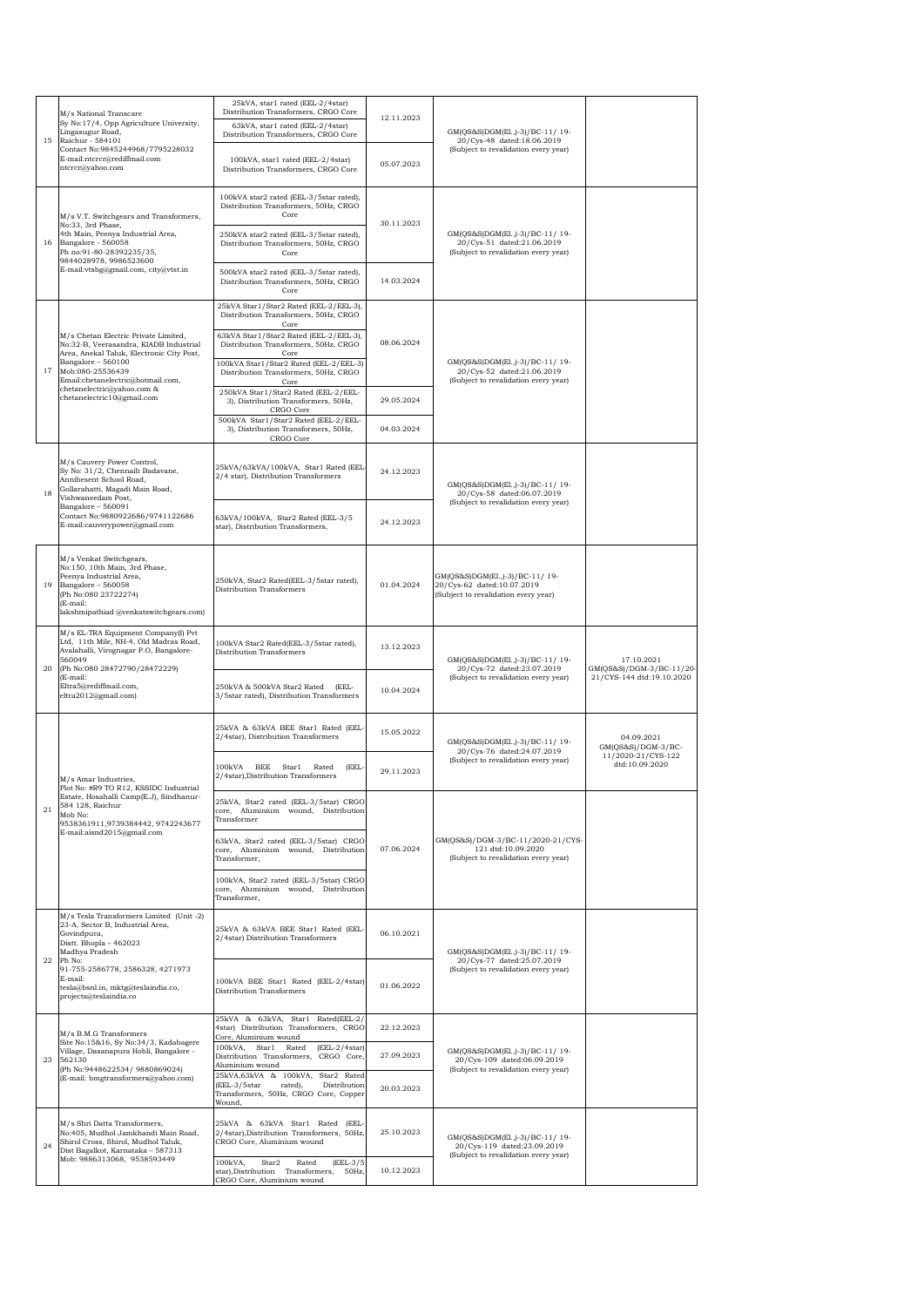|    |    | M/s Karthik Electricals,<br>#A195, 4th Cross, Peenya 1st stage, Peenya                                                                                                                                                   | 25kVA, 63kVA & 100kVA Star1 Rated<br>(EEL-2/4star) Distribution Transformers,<br>CRGO Core, Aluminium wound                                                                                                                                                                 | 13.06.2023                                               |                                                                                                         |                                                                                  |
|----|----|--------------------------------------------------------------------------------------------------------------------------------------------------------------------------------------------------------------------------|-----------------------------------------------------------------------------------------------------------------------------------------------------------------------------------------------------------------------------------------------------------------------------|----------------------------------------------------------|---------------------------------------------------------------------------------------------------------|----------------------------------------------------------------------------------|
| 25 |    | Industrial Estate, Bangalore - 560058<br>Ph No:<br>9980014892,8884762 574                                                                                                                                                | 63kVA<br>Star2 Rated (EEL-3/<br>5star)<br>Distribution Transformers, 50Hz, CRGO<br>Core, Aluminium Wound                                                                                                                                                                    | 23.05.2024                                               | GM(QS&S)DGM(El.,)-3)/BC-11/ 19-<br>20/Cys-157 dated:18.11.2019<br>(Subject to revalidation every year)  |                                                                                  |
|    |    | E-mail: karthiktransformers@yahoo.in                                                                                                                                                                                     | 100kVA Star2 Rated (EEL-3/5 star)<br>Distribution Transformers, 50Hz, CRGO<br>Core, Aluminium Wound                                                                                                                                                                         | 30.04.2024                                               |                                                                                                         |                                                                                  |
| 26 |    | M/s Shree Bhyraveshwara Electrical<br>Works,<br>#M1, Industrial Area, Lokikere Road, Near<br>Bye-pass, Davangere- 577 005.<br>Ph No: 9449683214/9448463453.<br>E-mail: anandm1020@rediff.com/<br>vmnrnataraj99@gmail.com | 25kVA, Star1 Rated (EEL-2/4star)<br>Distribution Transformers, CRGO Core,<br>Aluminium wound                                                                                                                                                                                | 25.07.2023                                               | GM(QS&S)DGM(El.,)-3)/BC-11/19-<br>20/Cys-175 dated: 23.12.2019<br>(Subject to revalidation every year)  |                                                                                  |
|    |    |                                                                                                                                                                                                                          | 100kVA, Star2 rated (EEL-3/5star)<br>Distribution Transformer, CRGO core.<br>Aluminium wound                                                                                                                                                                                | 18.11.2024                                               | GM(QS&S)DGM(El.,)-3)/BC-11/19-<br>20/Cys-115 dated: 07.09.2020<br>(Subject to revalidation every year)  |                                                                                  |
|    |    | M/s Chaitanya Electric Company, No.2,<br>B.M.Shankarappa Estate, Telecom Layout<br>Road, Sunkadakatte, Bangalore - 560091.<br>Ph No:080 23486457,<br>Email:chaitanyaelectric@rediffmail.com.                             | 25kVA, 63kVA, 100kVA, 250kVA &<br>500kVA BEE star1 rated (EEL-2/4star)<br>Distribution Transformers                                                                                                                                                                         | 12.03.2023                                               | GM(QS&S)DGM(El.,)-3)/BC-11/17-                                                                          | 23.12.2020                                                                       |
|    | 27 |                                                                                                                                                                                                                          | 25kVA, 63kVA, 100kVA, 250kVA &<br>500kVA BEE star2 rated (EEL-3/5star)<br>Distribution Transformers                                                                                                                                                                         | 05.02.2023                                               | 18/Cys-311 dated: 24.03.2018<br>(Subject to revalidation every year)                                    | GM(QS&S)DGM(El.,)-3)/BC-<br>11/ 19-20/Cys-176 dated:<br>24.12.2019               |
| 28 |    | M/s. Kalpa Electrikal Pvt Ltd.,<br>No.4413, 149/25, III main road,<br>Industrial town, Rajajinagar,<br>Bangalore - 560010<br>Ph No: 080-23303103, 23356049 &<br>23405248                                                 | 200kVA, Star2 Rated (EEL-3/5star rated),<br>Distribution Transformers, 50Hz, CRGO<br>Core, Aluminium Wound,                                                                                                                                                                 | 17.7.2024                                                | GM(QS&S)DGM(E1.,)-3)/BC-11/19-20/<br>Cys-179 dated: 26.12.2019<br>(Subject to revalidation every year)  |                                                                                  |
|    |    | Email: sales@kalpaelectrikal.com.                                                                                                                                                                                        | 25kVA, 63kVA &100kVA, Star2 Rated<br>(EEL-3/5star rated), Distribution<br>Transformers, 50Hz, CRGO<br>core, Aluminium Wound                                                                                                                                                 | 01.01.2022                                               | GM(QS&S)DGM(El.,)-3)/BC-11/20-21/<br>Cys-210 dated: 02.01.2021                                          |                                                                                  |
|    |    |                                                                                                                                                                                                                          | 25kVA & 250kVA BEE Star 1 Rated (EEL-<br>2) Distribution Transformers                                                                                                                                                                                                       | 09.02.2022                                               | GM(QS&S)DGM(El.,)-3)/BC-11/ 17-18<br>Cys-224 dated: 26.12.2017                                          | 23.12.2020<br>GM(QS&S)DGM(El.,)-3)/BC-                                           |
|    | 29 | M/s Prakash Metal Products, Ayodya<br>Village, Near Kempageri, Karwar Road,<br>Hubli- 580024 Ph No: 0836-2303024.<br>E-mail:prakash_pmp@yahoo.co.in                                                                      | 63kVA & 100kVA BEE Star 1 Rated (EEL-<br>2) Distribution Transformers                                                                                                                                                                                                       | 16.06.2022                                               | (Subject to revalidation every year)                                                                    | 11/ 19-20/ Cys-180 dated:<br>26.12.2019                                          |
|    |    |                                                                                                                                                                                                                          | 25kVA, 63kVA & 100kVA Star 2 Rated<br>(EEL-3)Distribution Transformers                                                                                                                                                                                                      | 28.10.2022                                               | GM(QS&S)DGM(EL,)-3)/BC-11/18-19<br>Cys-23 dated: 18.05.2018<br>(Subject to revalidation every year)     | GM(QS&S)DGM(El.,)-3)/BC-<br>11/20-21/Cys-52 dated:<br>29.06.2020                 |
|    |    | M/s S.M. Enterprises,<br>No.4911, M.C. Road, Beside Fire station,<br>Mandya - 571402<br>(Ph No:<br>9900111081 08232-297029)<br>E-mail: smemdy@gmail.com                                                                  | 25kVA Star1 Rated (EEL-2/4star) Distribution<br>Transformers, CRGO Core, Aluminium wound<br>50Hz, ONAN Cooled, complete with first filling<br>Grade Transformer Oil with all<br>EHV<br>accessories and confirming to latest versions<br>of IS - 1180 & IS - 2026.           | 11.12.2023                                               | GM(QS&S)DGM(El.,)-3)/BC-11/ 19-20/ Cys-                                                                 |                                                                                  |
| 30 |    |                                                                                                                                                                                                                          | 63kVA & 100kVA Star1 Rated (EEL-2/4star)<br>Distribution Transformers, CRGO Core,<br>Aluminium wound 50Hz, ONAN Cooled,<br>complete with first filling EHV Grade<br>Transformer Oil with all accessories and<br>confirming to latest versions of IS - 1180 & IS<br>$-2026.$ | 11.03.2024                                               | 195 dated: 16.01.2020<br>(Subject to revalidation every year)                                           |                                                                                  |
|    | 31 | M/s R.V. Transformer manufacturing Co.,<br>Shed No: M-5, Industrial Area, Lokikere Road,<br>Davangere-577 005                                                                                                            | 25kVA, 63kVA & 100kVA EEL-2, star1 rated<br>(EEL-2/4star rated) distribution transformer,<br>50Hz, ONAN Cooled, complete with first filling<br>EHV Grade Transformer Oil with all<br>accessories and confirming to latest versions<br>of IS - 1180 & IS - 2026              | 30.05.2022<br>(Subject to<br>revalidation every<br>year) | GM(QS&S)DGM(EL,)-3)/BC-11/ 17-18/Cys-<br>107 dated: 17.08.2017<br>(Subject to revalidation every year)  | 30.05.2022<br>GM(QS&S)DGM(El.,)-3)/BC-11/<br>20-21/ Cys-224 dated:<br>20.01.2021 |
|    |    | M/s Magnitude,<br>#480 B/2, IV Phase,<br>Peenya Industrial Area,<br>Bangalore - 560058<br>(Ph No:91 80 41227804)<br>E-mail: magnitudetransformer@gmail.com                                                               | 25kVA, Star1 Rated(EEL-2/4star) Distribution<br>Transformers, CRGO Core, Aluminium wound<br>50Hz, ONAN Cooled, complete with first filling<br>EHV Grade Transformer Oil with al<br>accessories and confirming to latest versions<br>of IS - 1180 & IS - 2026.               | 04.04.2024                                               | GM(QS&S)DGM(El.,)-3)/BC-11/ 19-20/Cys-<br>198 dated: 28.01.2020                                         |                                                                                  |
| 32 |    |                                                                                                                                                                                                                          | 250kVA, Star2 Rated(EEL-3/5star rated),<br>Distribution Transformers, 50Hz, CRGO Core,<br>Aluminium Wound, ONAN Cooled, complete<br>with first filling EHV Grade Transformer Oil<br>with all accessories and confirming to latest<br>versions of IS - 1180 & IS - 2026.     | 06.12.2024                                               | (Subject to revalidation every year)                                                                    |                                                                                  |
|    |    |                                                                                                                                                                                                                          | 100kVA,<br>Rated(EEL-3/5star)<br>Star2<br>Distribution Transformers, CRGO Core,<br>Aluminium wound 50Hz, ONAN Cooled,<br>complete with first filling EHV Grade<br>Transformer Oil with all accessories and<br>confirming to latest versions of IS - 1180 & IS<br>$-2026.$   | 18.05.2025                                               | GM(QS&S)DGM(El.,)-3)/BC-11/20-21/Cys-20<br>dated: 26.05.2020<br>(Subject to revalidation every year)    |                                                                                  |
|    |    |                                                                                                                                                                                                                          | 500kVA,<br>Rated(EEL-3/5star)<br>Star2<br>Distribution Transformers, CRGO Core,<br>Aluminium wound 50Hz, ONAN Cooled,<br>complete with first filling EHV Grade<br>Transformer Oil with all accessories and<br>confirming to latest versions of IS - 1180 & IS<br>$-2026.$   | 10.06.2024                                               | GM(QS&S)DGM(El.,)-3)/BC-11/20-21/Cys-<br>130 dated: 28.09.2020<br>(Subject to revalidation every year)  |                                                                                  |
|    |    |                                                                                                                                                                                                                          | 25kVA & 63kVA BEE Star 1 Rated (EEL-2)<br>Al. Wound CRGO core, Distribution<br>Transformers                                                                                                                                                                                 | 03.01.2023                                               | GM(QS&S)DGM(El.,)-3)/BC-11/ 17-18/Cys-<br>271 dated: 20.02.2018 & CYS-319<br>dtd:28.03.2018             | 18.02.2021<br>GM(QS&S)DGM(El.,)-3)/BC-<br>11/ 19-20/Cys-212 dated:               |
|    |    | M/s Nagashree Enterprises,<br>No;2, Mallayya Industrial Area,                                                                                                                                                            | 100kVA & 250kVA BEE Star 2 Rated (EEL-3)<br>Al Wound CRGO core, Distribution<br>Transformers                                                                                                                                                                                | 14.03.2023                                               | (Subject to revalidation every year)                                                                    | 19.02.2020                                                                       |
|    | 33 | Kereguddadadahalli, Chikkababavara Post,<br>Bangalore - 560090,<br>Ph No:9449732909, 9663073059,<br>9538047909.                                                                                                          | 100kVA, Star1 Rated(EEL-2/4star) CRGO<br>Core Distribution Transformers                                                                                                                                                                                                     | 18.07.2023                                               | GM(QS&S)DGM(El.,)-3)/BC-11/ 19-20/Cys-<br>211 dated: 19.02.2020<br>(Subject to revalidation every year) |                                                                                  |
|    |    | E-mail:nagashreetrafo@gmail.com                                                                                                                                                                                          | 25kVA Star2 Rated(EEL-3/5star rated), CRGO<br>Core Distribution Transformers                                                                                                                                                                                                | 19.12.2024                                               |                                                                                                         |                                                                                  |
|    |    |                                                                                                                                                                                                                          | 63kVA Star2 Rated(EEL-3/5star rated), CRGO<br>core Distribution Transformers                                                                                                                                                                                                | 18.07.2023                                               |                                                                                                         |                                                                                  |
|    |    |                                                                                                                                                                                                                          | 500kVA Star2 Rated(EEL-3/5star rated),<br>CRGO core Distribution Transformers                                                                                                                                                                                               | 03.12.2024                                               |                                                                                                         |                                                                                  |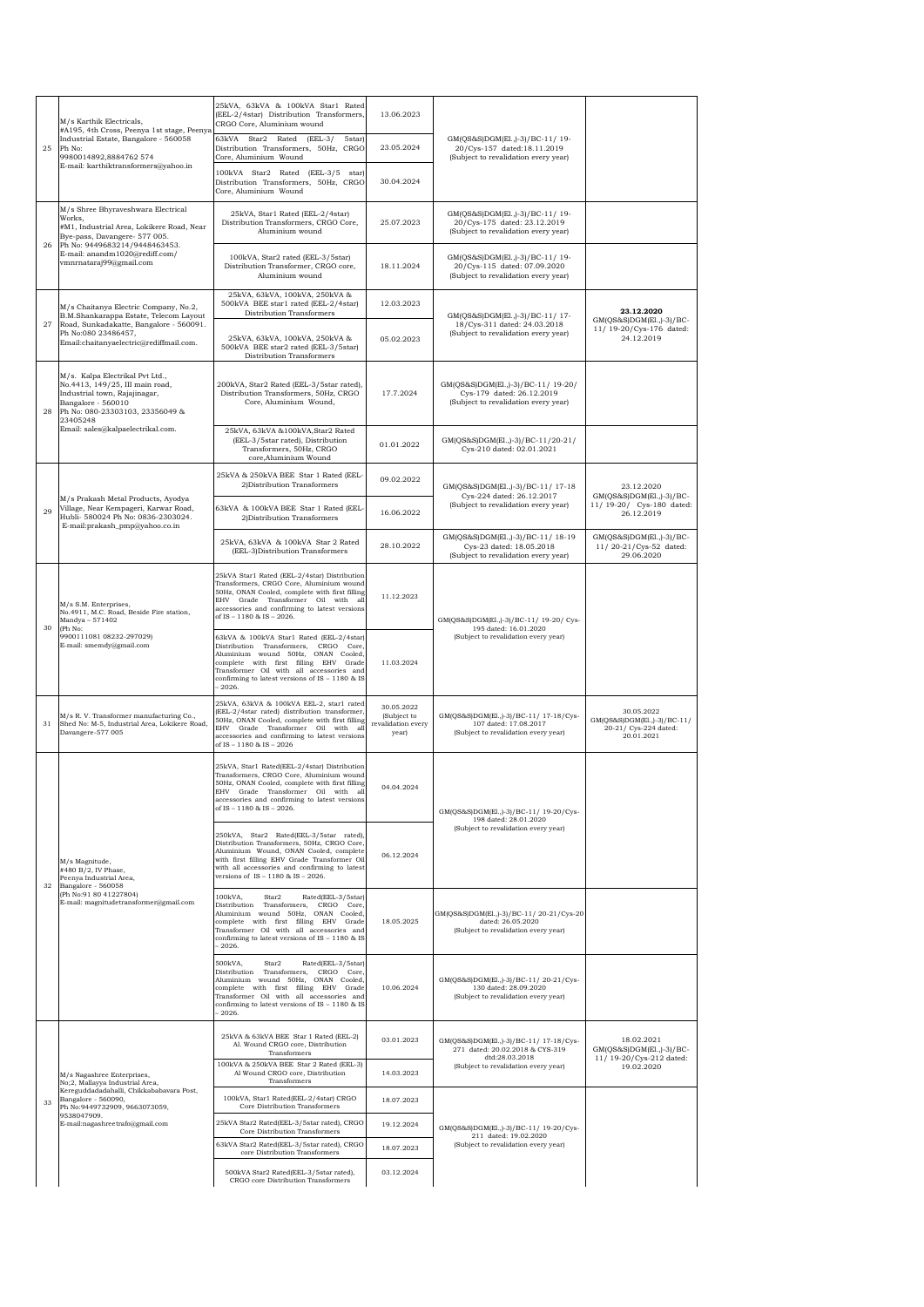| 34 | M/s Excel Power controls & Systems,<br>#53/1,2nd Main, Off Magadi Main Road,<br>Kottigepalya, Bangalore-560091<br>Ph No: 9845332465<br>Email: exceltrafos@gmail.com                                                                                        | 11kV/433V ,3 Phase-Distribution<br>Transformers, CRGO Core, Al wound,<br>ONAN Cooled, complete with first filling<br>EHV Grade Transformer Oil with all<br>accessories and confirming to latest<br><u>versions of IS – 1180 &amp; IS – 2026.</u><br>25kVA, star1 rated (EEL-2/4star rated)<br>100kVA, star1 rated (EEL-2/4star rated) &<br>star2 rated (EEL-3/5star rated)<br>250kVA, star2 rated (EEL-3/5star rated<br>500kVA, star2 rated (EEL-3/5star rated | 18.01.2025<br>24.05.2024<br>09.11.2024<br>20.02.2025     | GM(QS&S)DGM(El.,)-3)/BC-11/20-21/Cys-02<br>dated: 17.04.2020<br>(Subject to revalidation every year)                              |                                                                                |
|----|------------------------------------------------------------------------------------------------------------------------------------------------------------------------------------------------------------------------------------------------------------|----------------------------------------------------------------------------------------------------------------------------------------------------------------------------------------------------------------------------------------------------------------------------------------------------------------------------------------------------------------------------------------------------------------------------------------------------------------|----------------------------------------------------------|-----------------------------------------------------------------------------------------------------------------------------------|--------------------------------------------------------------------------------|
| 35 | M/s Toshiba Transmission & Distribution<br>systems (India) Pvt Ltd, Rudraram village,<br>Patancheru Mandal,<br>Sangareddy District-502329, Hyderabad,<br>Telangana<br>Ph No: 9140-3071 2222,<br>9392148215,9346575100<br>Email: marketing@toshiba-ttdi.com | 11kV/433V ,3 Phase-Distribution<br>Transformers, Amorphous metal Core, Al<br>wound, ONAN Cooled, complete with first<br>filling EHV Grade Transformer Oil with all<br>accessories and confirming to latest versions<br>of IS - 1180 & IS - 2026.<br>• 100kVA, Star 2 (EEL-3/5 Star)                                                                                                                                                                            | 31.08.2021                                               | GM(QS&S)DGM(El.,)-3)/BC-11/20-21/<br>Cys-09 dated: 20.04.2020                                                                     |                                                                                |
|    |                                                                                                                                                                                                                                                            | 11kV/433V, 3 Phase-Distribution<br>Transformers. CRGO Core, Al wound, ONAN<br>Cooled, complete with first filling EHV Grade<br>Transformer Oil with all accessories and<br>confirming to latest versions of IS - 1180 & IS<br>$-2026.$<br>· 100kVA, star1 rated<br>(EEL-2/4star rated)                                                                                                                                                                         | 11.08.2021                                               | (Subject to revalidation every year)                                                                                              |                                                                                |
|    |                                                                                                                                                                                                                                                            | 25kVA,63kVA & 100kVA BEE star 1 rated,<br>EEL-2, Distribution Transformers                                                                                                                                                                                                                                                                                                                                                                                     | 03.11.2022                                               | GM(QS&S)DGM(El.,)-4)/BC-11/ 17-18/Cys-<br>223 dated:26.12.2017<br>(Subject to revalidation every year)                            | 20.04.2021<br>$GM(QS&S)/DGM(EI)-3/BC-$<br>11/20-21/CYS-12<br>dtd:12.05.2020    |
|    | M/s Raj power Controls, No.116/7 & 117/6,<br>mookambika Temple Road, Machohalli forest<br>gate, Magadi Main road, Bangalore - 560091,<br>Mob;9611146656,9886260538,<br>Email:rajpowers@live.com,<br>rajeshrgowda@gmail.com                                 | 25kVA, 63kVA and 100kVA BEE star 2 rated<br>EEL-3 Distribution Transformers                                                                                                                                                                                                                                                                                                                                                                                    | 22.01.2023                                               | GM(QS&S)DGM(El.,)-4)/BC-11/ 17-18/Cys-<br>285 dated:12.03.2018<br>(Subject to revalidation every year)                            | 20.04.2021<br>GM(QS&S)/DGM(El)-3/BC-<br>11/20-21/CYS-12<br>dtd:12.05.2020      |
| 36 |                                                                                                                                                                                                                                                            | Cooled, complete with first filling EHV Grade<br>Transformer Oil with all accessories and<br>confirming to latest versions of IS - 1180 & IS<br>$-2026.$                                                                                                                                                                                                                                                                                                       |                                                          |                                                                                                                                   |                                                                                |
|    |                                                                                                                                                                                                                                                            | 250kVA, star2 rated (EEL-3/5star rated                                                                                                                                                                                                                                                                                                                                                                                                                         | 06.01.2025                                               | GM(QS&S)/DGM(El)-3/BC-11/20-21/CYS-13                                                                                             |                                                                                |
|    |                                                                                                                                                                                                                                                            | 500kVA, star2 rated (EEL-3/5star rated                                                                                                                                                                                                                                                                                                                                                                                                                         | 07.11.2024                                               | dtd:12.05.2020<br>(Subject to revalidation every year)                                                                            |                                                                                |
|    |                                                                                                                                                                                                                                                            | 25kVA star1 rated (EEL-2/4star), Distribution<br>Transformers, CRGO core,                                                                                                                                                                                                                                                                                                                                                                                      | 16.06.2022                                               |                                                                                                                                   |                                                                                |
|    | M/s Jain Electrical Industry, Behind Bharat<br>petroleum pump, sindhagi Road, Indi- 586 209<br>Ph No:<br>9448129016/9980646616/9620116109.<br>E<br>mail:anant.jain@jainpower.com                                                                           | 25kVA star2 rated (EEL-3/5star), Distribution<br>Transformers, CRGO core,                                                                                                                                                                                                                                                                                                                                                                                      | 07.12.2022                                               | GM(QS&S)DGM(El.,)-3)/BC-11/18-19/<br>CYS-103 dtd: 27.09.2018.                                                                     |                                                                                |
| 37 |                                                                                                                                                                                                                                                            | 63kVA star1 rated (EEL-2/4star), Distribution<br>Transformers, CRGO core,                                                                                                                                                                                                                                                                                                                                                                                      | 16.06.2022                                               |                                                                                                                                   | 29.05.2021<br>GM(QS&S)/DGM(El)-3/BC-                                           |
|    |                                                                                                                                                                                                                                                            | 63kVA star2 rated (EEL-3/5star), Distribution<br>Transformers, CRGO core,                                                                                                                                                                                                                                                                                                                                                                                      | 07.12.2022                                               | (Subject to revalidation every year)                                                                                              | 11/20-21/CYS-24<br>dtd:29.05.2020                                              |
|    |                                                                                                                                                                                                                                                            | 100kVA<br>starl<br>rated<br>(EEL-2/4star),<br>Distribution Transformers, CRGO core,                                                                                                                                                                                                                                                                                                                                                                            | 16.06.2022                                               |                                                                                                                                   |                                                                                |
|    |                                                                                                                                                                                                                                                            | 100kVA<br>star2<br>(EEL-3/5star),<br>rated<br>Distribution Transformers, CRGO core,                                                                                                                                                                                                                                                                                                                                                                            | 07.12.2022                                               |                                                                                                                                   |                                                                                |
| 38 | M/s Nandadeepa Power Controls,<br>No:30, Kachohalli Industrial Area, Dasanapura<br>Hobali, Bangalore - 562123<br>(Ph No: 9066619819)<br>(E-mail: npctransformer@gmail.com,<br>ganpathdewasi2013@gmail.com)                                                 | 25kVA Star1 Rated (EEL-2/4star) Distribution<br>Transformers, CRGO Core, Aluminium wound                                                                                                                                                                                                                                                                                                                                                                       | 07.09.2023                                               | GM(QS&S)DGM(El.,)-3)/BC-11/20-21/Cys-29<br>dated: 30.05.2020<br>(Subject to revalidation every year)                              |                                                                                |
|    |                                                                                                                                                                                                                                                            | 100kVA, Star2 Rated (EEL-3/5star rated),<br>Distribution Transformers, , CRGO Core, Copper<br>Wound.                                                                                                                                                                                                                                                                                                                                                           | 11.01.2025                                               |                                                                                                                                   |                                                                                |
|    | M/s Vijay Vidyuth Udyog, #10, Survey No:<br>168/1, Machohalli, Dasanapura Hobli, Magadi                                                                                                                                                                    | 25kVA, 63kVA, 100kVA, 250kVA & 500kVA<br>star1 rated, EEL-2, Distribution Transformers<br>250kVA, star2 EEL-3, Al wound, CRGO core                                                                                                                                                                                                                                                                                                                             | 06.07.2022                                               | GM(QS&S)DGM(El.,)-4)/BC-11/ 17-18/Cys-304                                                                                         | 14.08.2021<br>GM(QS&S)DGM(El.,)-3)/BC-                                         |
| 40 | Road, Bengaluru -560 091. (Ph no:966345451,<br>9341225120, Email:info@vijayvidyuth.com)                                                                                                                                                                    | Distribution Transformers                                                                                                                                                                                                                                                                                                                                                                                                                                      | 16.01.2022                                               | dated: 26.03.2018<br>(Subject to revalidation every year)                                                                         | 11/20-21/Cys-88 dated:<br>17.08.2020                                           |
|    |                                                                                                                                                                                                                                                            | 63kVA, 100kVA & 500kVA star2 EEL-3, Al<br>wound, CRGO core Distribution Transformers                                                                                                                                                                                                                                                                                                                                                                           | 12.02.2023                                               |                                                                                                                                   |                                                                                |
|    |                                                                                                                                                                                                                                                            | 250kVA Star2 Rated(EEL-3/5star rated),<br>CRGO Core, Aluminium/Copper wound<br>Distribution Transformers,                                                                                                                                                                                                                                                                                                                                                      | 12.12.2021<br>(Subject to<br>Revalidation every<br>year) | GM(QS&S)DGM(El.,)-3)/BC-11/20-21/Cys-57                                                                                           |                                                                                |
| 41 | M/s Danish Private Limited.,<br>F-679-680.G-694.<br>Sitapur Industrial Area, Jaipur - 302022.<br>Mob:8947822222<br>E-mail: info@danish.co.in                                                                                                               | 500kVA Star2 Rated(EEL-3/5star rated),<br>CRGO Core, Aluminium/Copper Wound<br>Distribution Transformers,,                                                                                                                                                                                                                                                                                                                                                     | 17.12.2024<br>(Subject to<br>Revalidation every<br>year) | dated: 09.07.2020<br>(Subject to revalidation every year)<br>8.<br>GM(QS&S)DGM(El.,)-3)/BC-11/20-21/Cys-<br>170 dated: 13.11.2020 |                                                                                |
|    |                                                                                                                                                                                                                                                            | 1000kVA Star2 Rated(EEL-3/5star rated)<br>CRGO Core , Copper Wound Distribution<br>Transformers                                                                                                                                                                                                                                                                                                                                                                | 17.12.2024<br>(Subject to<br>Revalidation every<br>year) | (Subject to revalidation every year)                                                                                              |                                                                                |
|    |                                                                                                                                                                                                                                                            | 250kVA, Star2 Rated(EEL-3/5star rated), CRGO<br>Core, Copper Wound, Distribution Transformers,                                                                                                                                                                                                                                                                                                                                                                 | 18.03.2024<br>(Subject to<br>Revalidation every<br>year) | GM(QS&S)DGM(El.,)-3)/BC-11/20-21/Cys-63<br>dated: 30.07.2020<br>(Subject to revalidation every year)                              |                                                                                |
| 42 | M/s Voltech Manufacturing Company Limited.<br>Sv No: 212/1.212/2.213/3. Pillaipakkam                                                                                                                                                                       | 100kVA, BEE star1 rated (4Star/EEL-2)<br>Distribution Transformers                                                                                                                                                                                                                                                                                                                                                                                             | 05.12.2021                                               |                                                                                                                                   | 05.12.2021<br>GM(QS&S)DGM(El.,)-3)/BC-<br>11/20-21/Cys-90 dated:<br>17.08.2020 |
|    | Village, Sriperumputhur Taluk, Kanchipuram-<br>602105)<br>(E- mail: transformers@voltechgroup.com)<br>(Ph No: 91-44-27107288)                                                                                                                              | 250kVA, BEE star1 rated (4Star/EEL-2)<br>Distribution Transformers                                                                                                                                                                                                                                                                                                                                                                                             | 27.01.2022                                               | GM(QS&S)DGM(El.,)-4)/BC-11/17-18/Cys-85<br>dated: 28.07.2017<br>(Subject to revalidation every year)                              | 14.08.2021<br>GM(QS&S)DGM(El.,)-3)/BC-<br>11/20-21/Cys-90 dated:<br>17.08.2020 |
|    |                                                                                                                                                                                                                                                            | 500kVA, BEE star1 rated (4Star/EEL-2)<br>Distribution Transformers                                                                                                                                                                                                                                                                                                                                                                                             | 05.12.2021                                               |                                                                                                                                   | 05.12.2021<br>GM(QS&S)DGM(El.,)-3)/BC-<br>11/20-21/Cys-90 dated:<br>17.08.2020 |
|    |                                                                                                                                                                                                                                                            | 500kVA, BEE star2 rated (EEL-3/5 Star<br>rated) Distribution Transformers, CRGO core                                                                                                                                                                                                                                                                                                                                                                           | 04.06.2023                                               | GM(QS&S)DGM(El.,)-3)/BC-11/17-18/Cys-85<br>dated: 28.07.2018<br>(Subject to revalidation every year)                              | 14.08.2021<br>GM(QS&S)DGM(El.,)-3)/BC-<br>11/20-21/Cys-90 dated:<br>17.08.2020 |